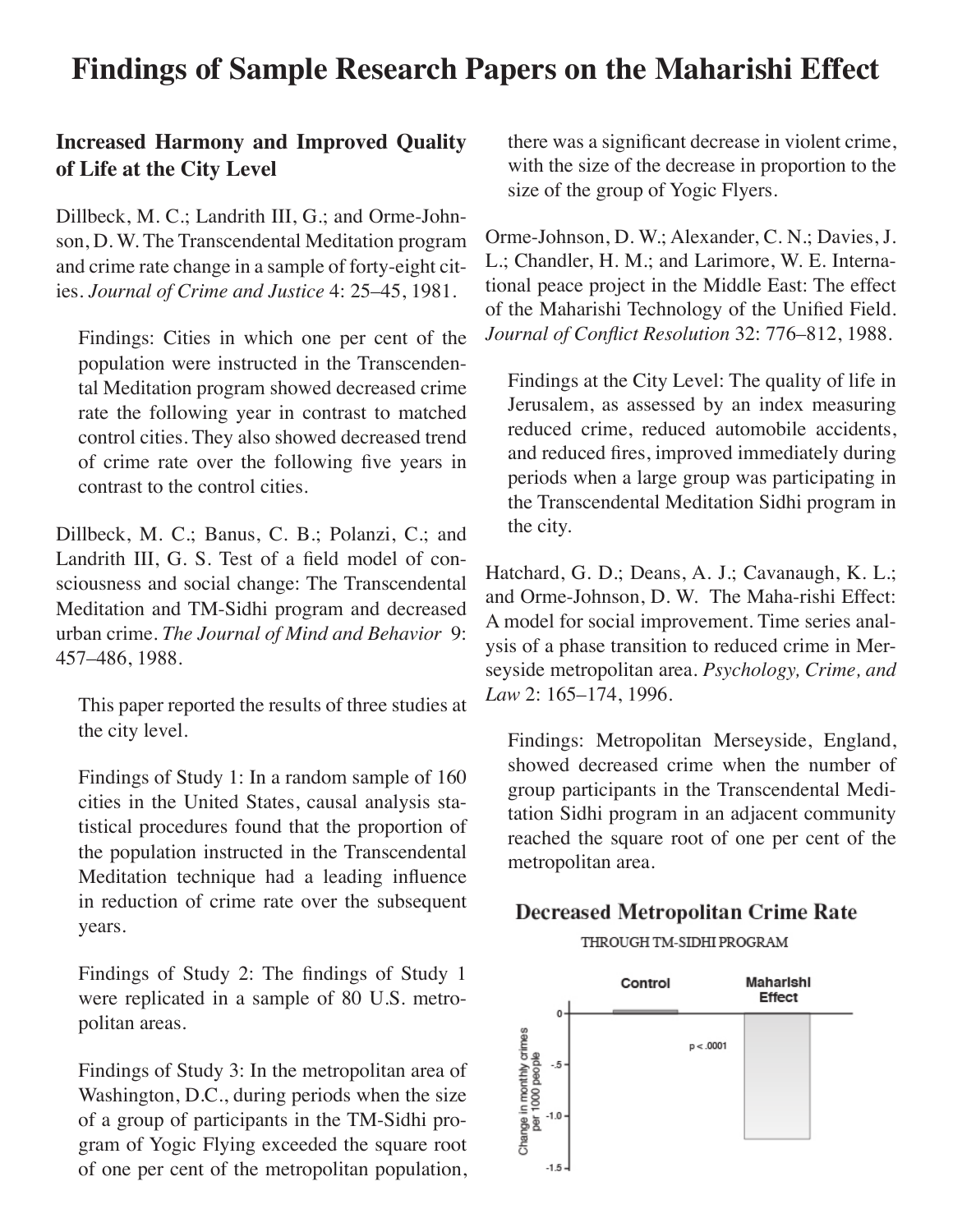Hagelin, John S.; Rainforth, Maxwell V.; Orme-Johnson, David W.; Cavanaugh, Kenneth L.; Alexander, Charles N.; Shatkin, Susan F.; Davies, John L.; Hughes, Anne O.; and Ross, Emanuel. Effects of group practice of the Transcendental Meditation program on preventing violent crime in Washington, DC: Results of the National Demonstration Project, June–July, 1993. *Social Indicators Research* 47: 153–201, 1999.

Findings: There was a highly significant decrease in violent crime associated with increases in the size of the group of TM-Sidhi program Yogic Flyers. The maximum effect, when the group was largest in the final week, was for violent crimes against persons a reduction of 23.3% (p < 2 x 10-9) for 1993 data, or 24.6% for 1988– 1993 data. The effect for the same period for violent crimes overall (against both persons and property) was a reduction of 15.6% ( $p = .0008$ ). A secondary analysis of violent crimes against persons found the effect of the TM-Sidhi program group could not be attributed to changes in police staffing. The effect was also independent of time of year; it was not found at the same time in prior years.

## **Decreased Violent Crime** in National Capital



THROUGH TM-SIDHI PROGRAM

#### **Increased Harmony and Improved Quality of Life at the State Level**

Dillbeck, M. C.; Cavanaugh, K. L.; Glenn, T.; Orme-Johnson, D. W.; and Mittlefehldt, V. Consciousness as a field: The Transcendental Meditation and TM-Sidhi program and changes in social indicators. *The Journal of Mind and Behavior* 8: 67–104, 1987.

This paper reported the results of five studies at the state level.

Findings of Study 1: During a period when there was a large group of participants in the TM-Sidhi program of Yogic Flying in New Delhi, India, there was a significant decrease in crime in the Union Territory of Delhi, the national capital territory.

Findings of Study 2: When there was a group of TM-Sidhi Yogic Flyers near the capital city of Puerto Rico, exceeding in size the square root of one per cent of the population of the Commonwealth of Puerto Rico, then at that time there was a significant decrease in crime in the Commonwealth.

Findings of Study 3: When a large group of participants in the TM-Sidhi program of Yogic Flying came to Metro Manila, the national capital region of the Philippines, there was a significant decrease in crime in this region.

Findings of Study 4: During a period in which a large group of TM-Sidhi Yogic Flyers was created in the capital region of the Philippines, there was a significant improvement in a quality of life index comprising reduced crime, fetal deaths, and other deaths.

Findings of Study 5: Quality of life improved in the state of Rhode Island, in comparison to a control state, during periods in which groups of participants in the TM-Sidhi program of Yogic Flying were established in Rhode Island. Improved quality of life was measured by a comprehensive index including reduced crime, reduced auto accidents, reduced motor vehicle fatalities, reduced deaths due to other causes, reduced alcoholic beverage consumption, reduced

2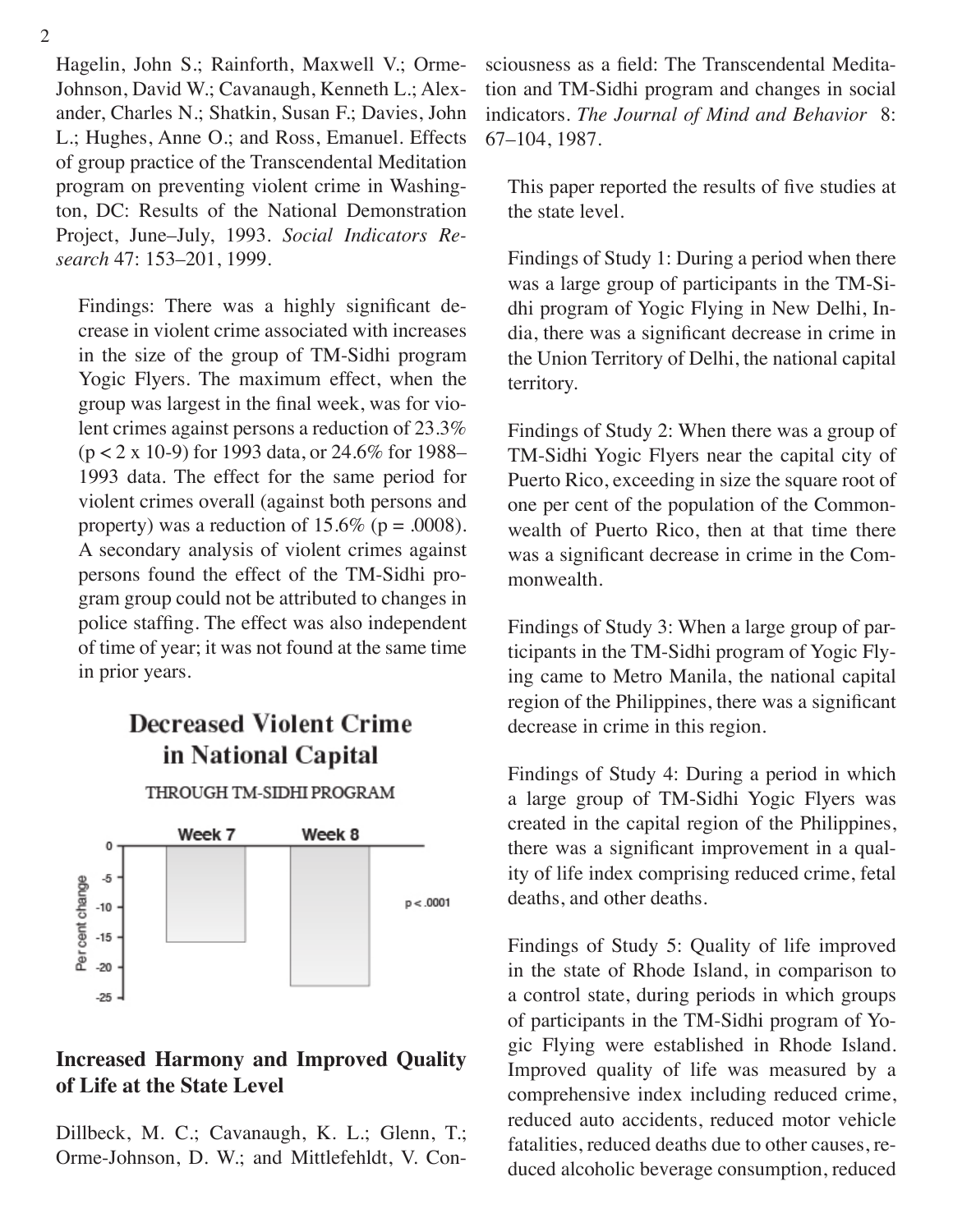cigarette consumption, reduced unemployment, and reduced pollution.



Reeks, D. Improved quality of life in Iowa through the Maharishi Effect. Dissertation Abstracts International 51(12): 6155B, 1991.

Findings: After a permanent large group of participants in the TM-Sidhi program of Yogic Flying was established at Maharishi International University (now Maharishi University of Management) in the state of Iowa, USA, time series transfer function analysis indicated that monthly rates of traffic fatalities, crime, and unemployment decreased significantly.

#### **Increased Harmony and Improved Quality of Life at the National Level**

Cavanaugh, K. L. Time series analysis of U.S. and Canadian inflation and unemployment: A test of a field-theoretic hypothesis. *Proceedings of the American Statistical Association, Business and Economics Statistics Section* (Alexandria, Virginia: American Statistical Association): 799–804, 1987.

Findings: During periods when the size of a group of participants in the TM-Sidhi program of Yogic Flying exceeded the square root of one per cent of the U.S. and Canadian national populations, immediately afterwards the sum of the monthly national inflation and unemployment rates declined significantly in both countries, as

indicated by time series analysis.

# **Decreased Inflation and** Unemployment in U.S.A.

THROUGH TM-SIDHI PROGRAM Number of TM-Sidhi Participants 1500-1700 1700+ 0 Per cent of total decline from peak level  $-10$  $-20$  $-30$  $-40$  $p < .01$ 

Cavanaugh, K. L., and King, K. D. Simultaneous transfer function analysis of Okun's misery index: Improvements in the economic quality of life through Maharishi's Vedic Science and technology of consciousness. *Proceedings of the American Statistical Association, Business and Economics Statistics Section* (Alexandria, Virginia: American Statistical Association): 491–496, 1988.

Findings: Reduction of combined rates of inflation and unemployment in the United States was found, controlling for monetary growth and rate of change of crude materials prices, during and after months in which the size of a group of TM-Sidhi program participants (Yogic Flyers) exceeded the square root of one per cent of the U.S. population.

Orme-Johnson, D. W.; Alexander, C. N.; Davies, J. L.; Chandler, H. M.; and Larimore, W. E. International peace project in the Middle East: The effect of the Maharishi Technology of the Unified Field. *Journal of Conflict Resolution* 32: 776–812, 1988.

Findings at the National Level: Quality of life in Israel improved significantly, as measured by an index comprising decreased crime, increased Tel Aviv Stock Exchange index, and improved national mood (analysis of daily news), when a large group was participating in the Transcen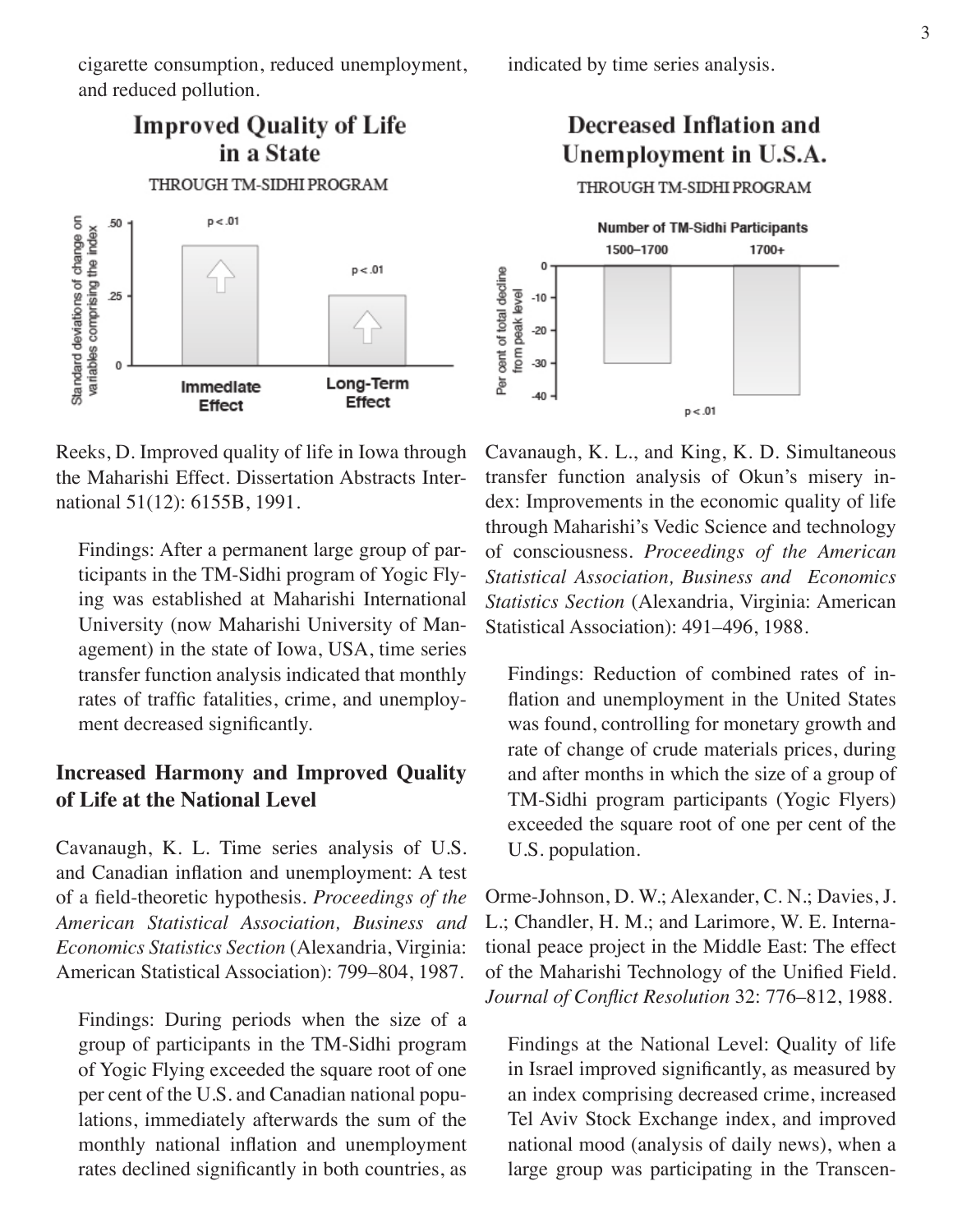dental Meditation Sidhi program in Jerusalem.

Cavanaugh, K. L.; King, K. D.; and Ertuna, C. A multiple-input transfer function model of Okun's misery index: An empirical test of the Maharishi Effect. *Proceedings of the American Statistical Association, Business and Economics Statistics Section* (Alexandria, Virginia: American Statistical Association): 565–570, 1989.

Findings: Reduction of combined rates of inflation and unemployment in the United States was found, controlling for monetary growth, rate of change of crude materials prices, and rate of change of industrial production, during and after months in which the size of a group of TM-Sidhi program participants (Yogic Flyers) exceeded the square root of one per cent of the U.S. population.

Cavanaugh, K. L.; King, K. D.; and Titus, B. D. Consciousness and the quality of economic life: Empirical research on the macroeconomic effects of the collective practice of Maharishi's Transcendental Meditation and TM-Sidhi program. In R.G. Greenwood (ed.), *Proceedings of the Midwest Management Society* (Chicago, Illinois: Midwest Management Society): 183–190, 1989.

Findings: Reduction of combined rates of inflation and unemployment in the United States was found, controlling for monetary growth and rate of change of crude materials prices, during and after months in which the size of a group of TM-Sidhi program participants (Yogic Flyers) exceeded the square root of one per cent of the U.S. population; this study replicated previous findings using alternative time series procedures based on monthly variation in the size of the TM-Sidhi program group.

Dillbeck, M. C. Test of a Field Theory of Consciousness and Social Change: Time Series Analysis of Participation in the TM-Sidhi program and Reduction of Violent Death in the U.S. *Social Indicators Research* 22: 399–418, 1990.

Findings: Weekly fatalities (homicides, suicides, and auto accidents) decreased significantly in the United States during periods when the size of a group of participants in the Transcendental Meditation Sidhi program exceeded the square root of one per cent of the national population.



Assimakis, P. D., and Dillbeck, M. C. Time series analysis of improved quality of life in Canada: Social change, collective consciousness, and the TM-Sidhi program. *Psychological Reports* 76: 1171– 1193, 1995.

This paper reported the results of two studies at the national level.

Findings of Study 1: Weekly fatalities (homicides, suicides, and auto accidents) decreased significantly in Canada during periods when the size of a U.S. group of participants in the TM-Sidhi program exceeded the square root of one per cent of the combined U.S.-Canada national populations.

Findings of Study 2: During periods when the size of a U.S. group of participants in the TM-Sidhi program exceeded the square root of one per cent of the combined U.S.-Canada national populations, there was a significant improvement in a comprehensive quality of life index comprising reduced homicide, reduced suicide, reduced motor vehicle fatalities, reduced cigarette consumption, and reduced days lost in strikes.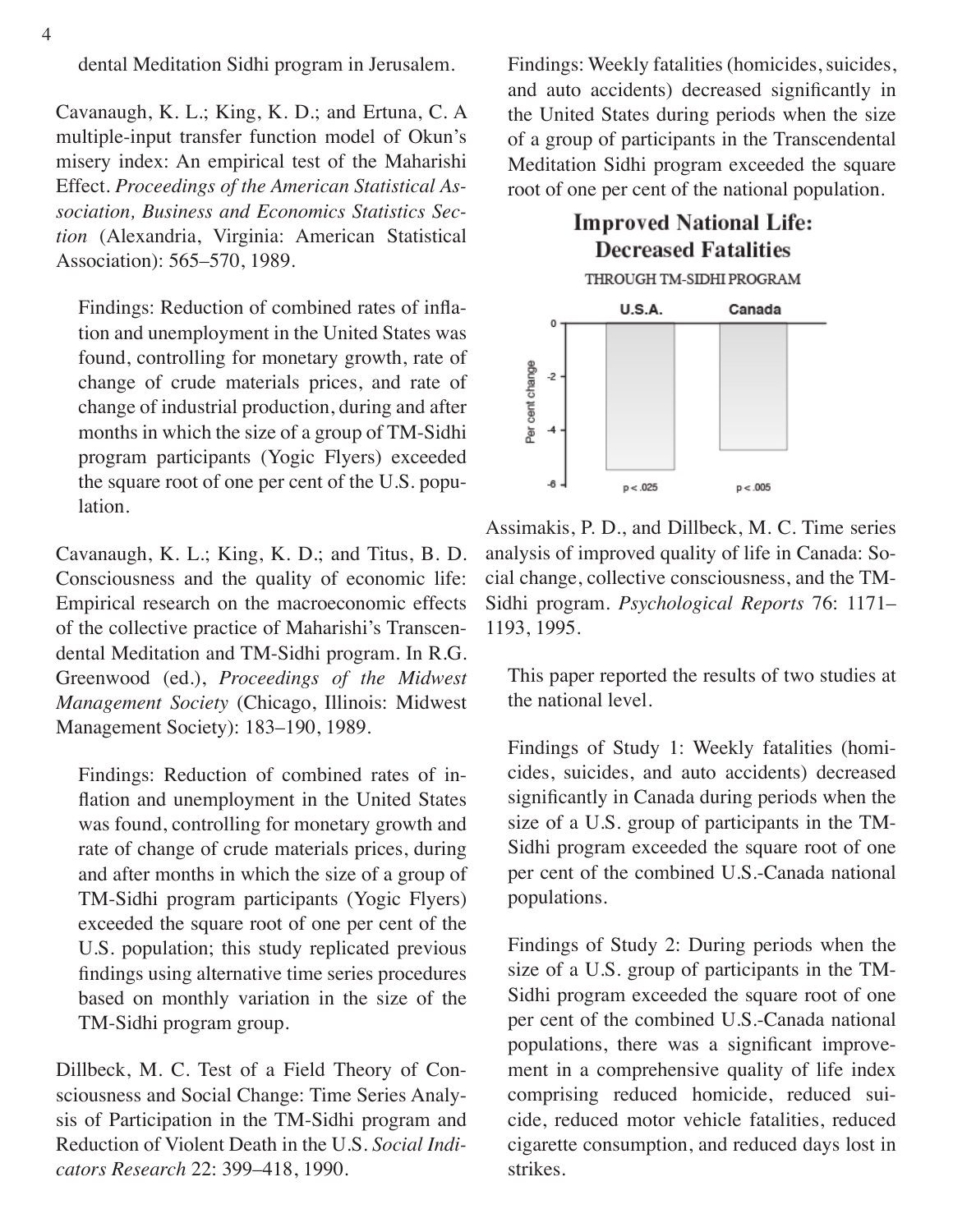Dillbeck, M. C., and Rainforth, M. V. Impact Assessment Analysis of Behavioral Quality of Life Indices: Effects of Group Practice of the Transcendental Meditation and TM-Sidhi program. In *Proceedings of the Social Statistics Section of the American Statistical Association* (Alexandria, VA: American Statistical Association): 38–43, 1996.

Findings: During periods when the size of a group of participants in the Transcendental Meditation Sidhi program exceeded the square root of one per cent of the national population, there was a significant improvement in a comprehensive quality of life index comprising behavioral variables (reduced homicide, reduced suicide, reduced motor vehicle fatalities, reduced deaths due to other accidents, reduced notifiable diseases, reduced alcohol consumption, and reduced cigarette consumption), controlling for changes in national economic trends (unemployment). Similar effects were found for neighboring Canada when the size of the group of TM-Sidhi program participants exceeded the square root of one per cent of the combined U.S.-Canada population.

#### **Improved Behavioral Quality of Life** in U.S.A.



Goodman, Rachel S. The Maharishi Effect and government: Effects of a National Demonstration Project and a permanent group of Transcendental Meditation and TM-Sidhi program practitioners on success, public approval, and coherence in the Clinton, Reagan and Bush presidencies. *Dissertation Abstracts International* 58(6): 2385A, 1997.

Findings of study 1: A large group of participants in the TM-Sidhi program from around the United States and the world assembled in increasing numbers in several sites in and around the District of Columbia during the period from June 3 to July 30, 1993. Weekly data was analyzed on presidential approval ratings, positivity of the media towards the president, a social stress index composed of four variables from the District of Columbia, and the four component variables comprising this index—emergency psychiatric calls, hospital trauma cases, complaints against the police, and accidental deaths. Data analyzed were from 1993, and control data to assess seasonal effects were from 1994 (national data) or 1992 (District of Columbia data). During and after the period in which the assembly of TM-Sidhi program Yogic Flyers gathered in Washington, D.C., structural break analysis indicated a significant improvement in each of the variables: increased presidential approval by the public  $(p < .0000001)$ , increased positivity of media reports about the president ( $p =$ .01), reduction of the social stress index in the District of Columbia ( $p < .0001$ ), reduction of emergency psychiatric calls ( $p < .01$ ), reduction of hospital trauma cases ( $p = .02$ ), fewer complaints against the police  $(p = .01)$ , and fewer accidental deaths ( $p = .05$ ). Comparable significant effects were not found at the same time in previous or subsequent years.

Findings of study 2: Time series transfer function analysis (1981–1994) assessed the effect of the large group of Yogic Flyers at Maharishi University of management, or other assemblies large enough to influence the United States, on presidential approval, on positive reports of media, on presidential approval while controlling for the influence of media reports, and on U.S. interaction with other countries. Time series impact assessment analysis also assessed the effect of levels of size of the group of Yogic Flyers upon U.S. interaction with other countries. The group of participants in the TM-Sidhi program was found to have a significant positive effect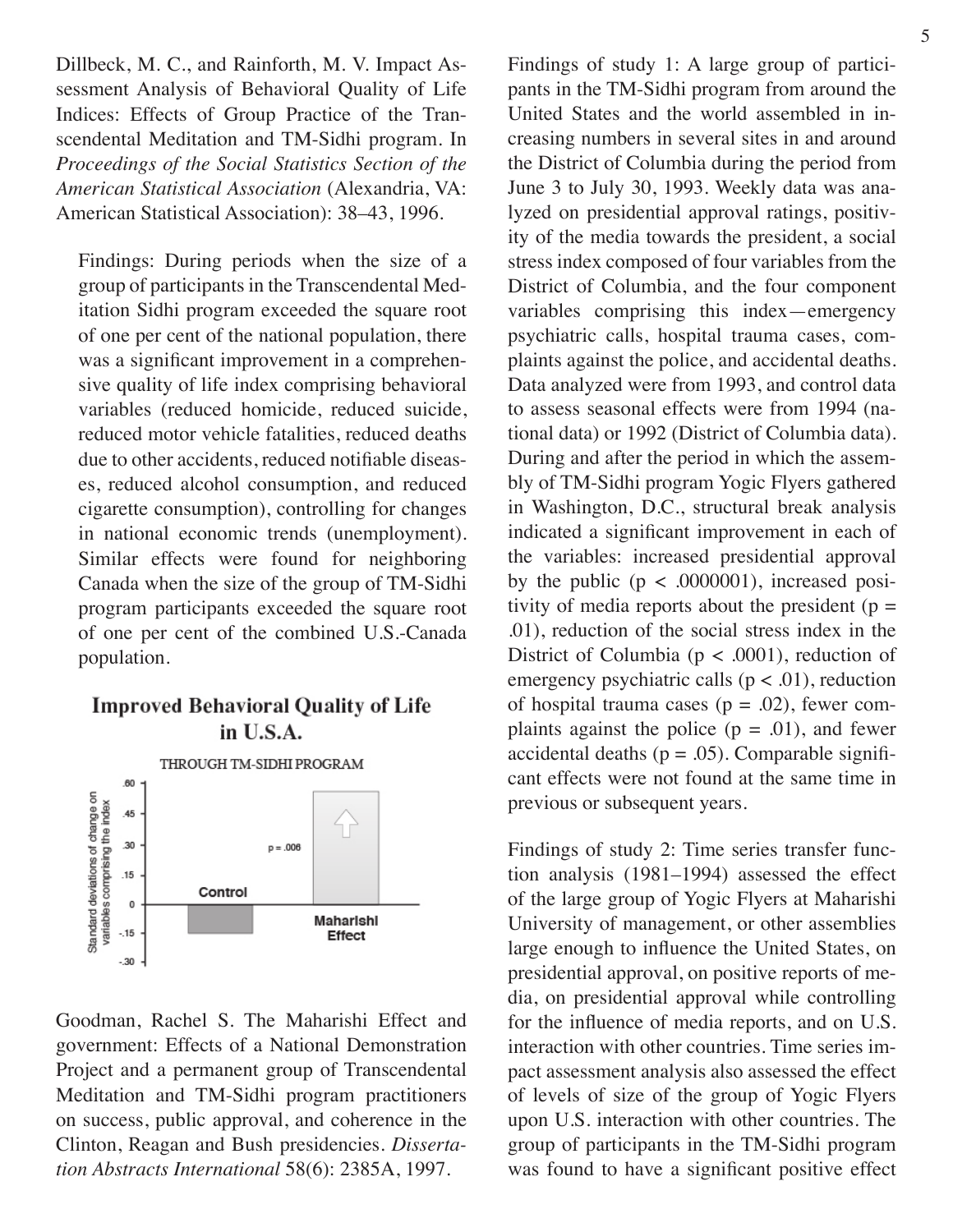$(p < .05)$  on (1) on presidential approval ratings, (2) positive reports of media, and (3) presidential approval ratings while controlling for the influence of media reports, during the Bush administration and also separately during the Clinton administration. The group of TM-Sidhi program Yogic Flyers was also found to have a significant effect  $(p < .05)$  of increasing presidential approval ratings during the Reagan administration. The group of Yogic Flyers also had a highly significant effect during the Reagan administration of increasing the positivity of U.S. interactions with other countries ( $p < 10-11$ ). The same result was found when using impact assessment analysis to estimate the effect of discrete levels of participation in the Yogic Flying group on U.S. interactions with other countries ( $p \le 0.01$ ) for all intervention parameters).

#### Hatchard, G. D. (2000). Maharishi Vedic Economy: Wholeness on the Move. *Dissertation Abstracts International*, 61(4), 2271B.

Findings: Both New Zealand and Norway reached one per cent of their population instructed in the Transcendental Meditation program; economic changes in these nations thereafter were assessed through the IMD Index of International Competitive Advantage, a measure of economic health derived from a database of 224 variables for each of 46 nations, published in the IMD Yearbook by the International Institute for Management Development in Lausanne, Switzerland. The study compared change in the one per cent countries after reaching the threshold in 1993 to the other 44 countries through regression analysis of panel data from 1992 to 1998, controlling for serial correlation in the time series structure of the data. A highly significant improvement in overall economic performance was found in New Zealand and Norway after reaching the predicted threshold during 1993, in comparison to the other countries in the IMD database ( $p < 10-14$ ). The effect was also substantial, representing an effect size of .62 in terms of the untransformed IMD Index scores (prior

to correction for serial correlation). A secondary analysis was also performed on the national rankings on 40 IMD subscales; this analysis was also statistically significant, indicating that the improvement in economic performance among the two countries was uniquely comprehensive. Comparison with OECD data confirmed that the changes were sustained and balanced in nature, with five years of high growth, low unemployment, and low inflation during the study period.

#### **Increased Harmony at the International Level**

Davies, J. L.; and Alexander, C. N. Alleviating political violence through reducing collective tension: Impact assessment analyses of the Lebanon war. *Journal of Social Behavior and Personality* 17: 285–338, 2005.

Findings: During periods when groups of participants in the Transcendental Meditation Sidhi program of sufficient size were established, there was a significant increase in progress towards peace in the Middle East, as measured by an index comprising increased cooperation/ reduced conflict, reduced war fatalities, and reduced war injuries, as well as improvements in the variables separately.

#### Improvement in Daily Peace/War Index-**Replications**



Gelderloos, P.; Frid, M. J.; Goddard, P. H.; Xue, X.; and Löliger, S. A. Creating World Peace Through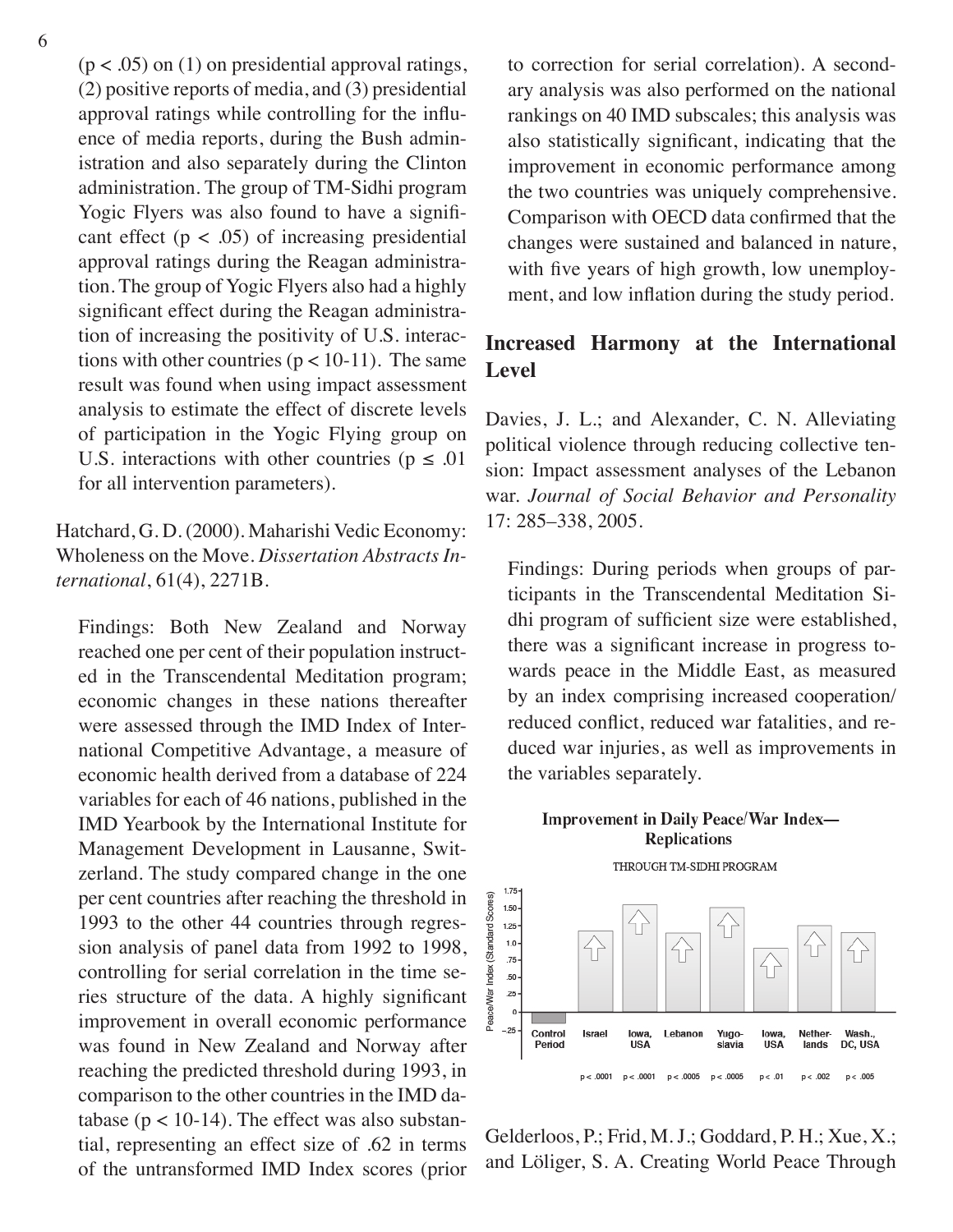the Collective Practice of the Maharishi Technology of the Unified Field: Improved U.S.-Soviet Relations. *Social Science Perspectives Journal* 2(4): 80–94, 1988.

Findings: During periods from 1985 to 1987 when the size of a permanent U.S. group of TM-Sidhi program participants (Yogic Flyers) was large, the statements of the U.S. head of state concerning the Soviet Union became more positive, indicating improved international relations.

Gelderloos, P.; Cavanaugh, K. L.; and Davies, J. L. The dynamics of US-Soviet relations, 1979–1986: Effects of reducing social stress through the Transcendental Meditation and TM-Sidhi program. In *Proceedings of the Social Statistics Section of the American Statistical Association* (Alexandria, VA: American Statistical Association): 297–302, 1990.

Findings: As indicated by time series analysis of an independent data bank, during periods from 1979 to 1986 when the size of a group of participants in the TM-Sidhi program of Yogic Flying in the United States was larger than the square root of one per cent of the U.S. population (a little over 1500 at the time), there was a significant increase in the positivity of actions of the United States towards the Soviet Union compared to periods when the size of the group was below 1500. When the size of the group exceeded 1700, there was also an increase in positivity of actions of the Soviet Union towards the United States.

Orme-Johnson, D. W.; Alexander, C. N.; Davies, J. L.; Chandler, H. M.; and Larimore, W. E. International peace project in the Middle East: The effect of the Maharishi Technology of the Unified Field. *Journal of Conflict Resolution* 32: 776–812, 1988.

Findings at the International Level: During periods when a large group was participating in the Transcendental Meditation Sidhi program in Israel, there was a significant drop in war intensity and war deaths in the neighboring Middle East conflict.

### **Reduction of Domestic and International Conflict**

THROUGH TM-SIDHI PROGRAM



Orme-Johnson, D. W.; Alexander, C. N.; and Davies, J. L. The effects of the Maharishi Technology of the Unified Field: Reply to a methodological critique. *Journal of Conflict Resolution* 34: 756–768, 1990.

Findings: During periods when a large group was participating in the Transcendental Meditation Sidhi program in Israel, the significant drop in war intensity and war deaths in the neighboring Middle East conflict was found to be highly robust to alternative methods of statistical evaluation. The findings of the original study were replicated and strengthened by this re-analysis. Irrespective of the 14 alternative noise models assessed, there was a significant influence of the TM-Sidhi program group in reducing the magnitude of the war index. In addition, the noise models that were more suitable, according to the Akaike Information Criterion, yielded more significant effects of the TM-Sidhi program group  $(p < .0001)$ . In an additional control procedure suggested by a reviewer, randomly generated sequences serving as alternative variables did not have any significant relationship to the independent or dependent variable, indicating that the results of the original study were not spurious.

Orme-Johnson, David W.; and Oates, Robert M. A field-theoretic view of consciousness: Reply to critics. *Journal of Scientific Exploration* 23: 1–28,